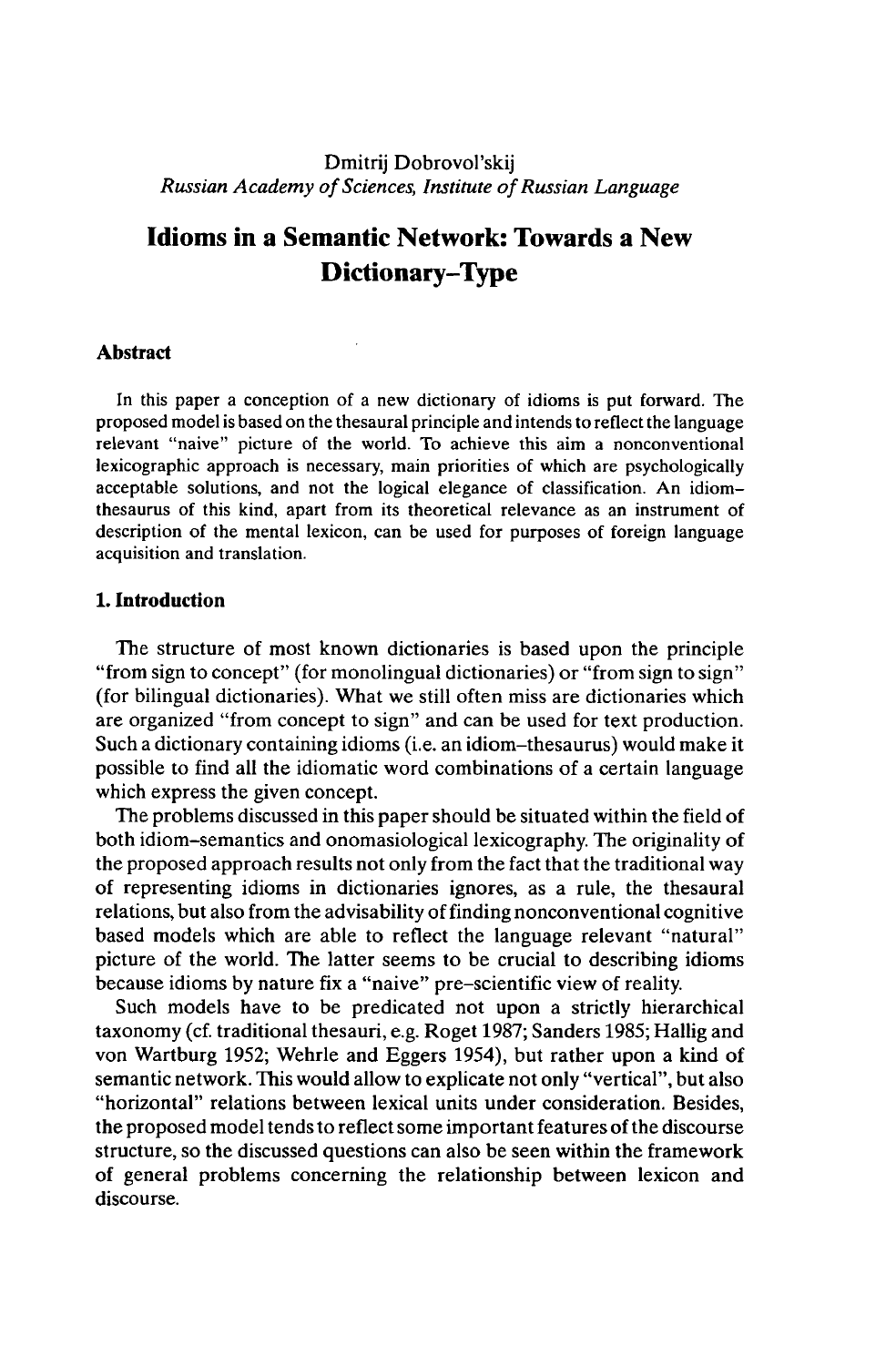#### **2. Thesaurus as a dictionary-type**

Thesaurus is a dictionary presenting linguistic information in the direction "from concept to sign" and explicating relations between the entry-concepts (cf. Marello 1990). The basic entry of a thesaurus, traditionally called taxon, consists therefore of a semantic resp. conceptual marker (descriptor) used as a label of the taxon, and a group of linguistic signs (words and/or idioms) expressing the corresponding concept. In addition, a thesaurus should include a system of auxiliary devices for denoting relations between the concepts.

According to this view, there are two main questions which must be answered before compiling a thesaurus:

(i) At what level of categorization the descriptors have to be looked for? (ii) How the taxa constructed on the basis of these descriptors have to be linked up with each other?

The answers to these questions can be very different. It depends on linguistic material that is the subject of lexicographic description, and on purposes of this description including a dictionary user's angle as well.

### **3. What is a basic unit of an idiom-thesaurus?**

In every case the thesaurus-taxa must consist of lexical units providing certain semantic resp. conceptual similarity. Its degree and the structure of taxa as a whole depend, however, on the choice of the conceptual scheme fixed by descriptors.

At a first glance it seems that for the compiling idiom-thesauri it is sufficient to borrow the system of descriptors from some well-known thesaurus which contains the whole lexicon of a language with its both components: word-stock and phraseology, e.g. from (Roget 1987). But the analysis of this dictionary and all other reference books of this type shows that it is not as easy as that, because the idioms reveal important special features as compared with the word-stock. So, an adequate conceptual system which can be used as a basis for compiling idiom-thesauri must be developed in an inductive way, i.e. "from bottom to top". At the first stage a certain descriptor is attached to each of the idioms under consideration. The correctness of this conceptual marking is a major prerequisite for the application of the thesaural principle of regrouping the idioms at the second stage.

Looking for adequate descriptors we generally face three possibilities:

(a) One of these possibilities is to take for each idiom one descriptor only (let us callit "the main descriptor") in order to indicate its core meaning. This way proved successful by describing referential lexemes (i.e. words denoting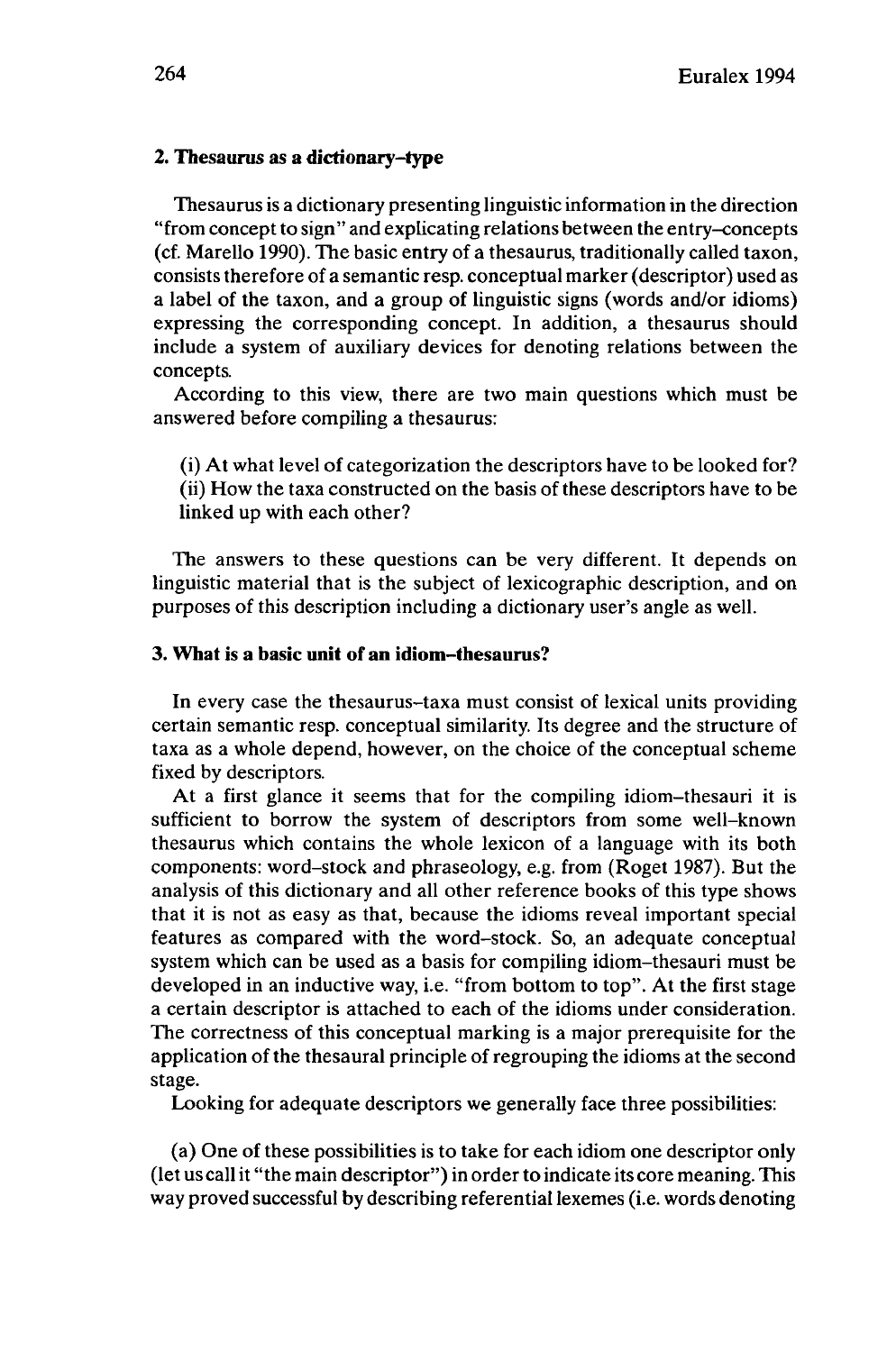entities of the "visible world"), but it does not seem to be adequate in our case.

For example, I can indicate the word *oak* as a 'tree', but trying to indicate the German idiom *bei jmdm. ins Fettnäpfchen treten* as a "Verärgerung" ('annoyance') (so in Görner 1979) would be a failure because this labelis not sufficient for covering even the core meaning of this idiom: from the viewpoint of the hearer it is 'annoyance', but from the viewpoint of the speaker it is 'offence'.

(b) The second possibility is to look for means of semantic decomposition in the strict, atomistic sense, i.e. to describe the meaning of every idiom as a set of very simple semantic components. But first, since there are no formalizable principles of semantic decomposition, this approach is rather subjective, and second, ifwe tried to decompose the meaning in really atomic parts,semantic primitives in the sense ofWierzbicka (1972), we would create a dictionary including very general taxa which would have no explanation power in this case, such as 'thing', 'say', 'want', 'good', 'bad', etc.

(c) The third possibility is the orientation towards the basic level of categorization (cf. Rosch 1978). In my opinion, these principles can be applied to non-referential entities as well. The orientation towards the basic level using mostly holistic heuristics allows to find an intuitively acceptable way of semantic labeling that is not as narrow as (a) and not as wide and abstract as (b).

In other words, trying to find adequate markers for units like e.g. the German idiom *jmdm. nach dem Leben trachten,* I neither postulate a set of atomic descriptors such as 'think', 'do' 'something', 'want', 'cause', 'somebody', 'dead', 'bad', nor do I take one specific label such as 'planning a murder' in order to cover the core meaning at once. In this case I rather prefer to put the idiom into two different taxa labeled as (i) 'wishes, intentions, hopes' and (ii) 'killing, murder'. Both ofthem are "natural" in the sense that they reflect some basic categories of the ordinary language.

Generally, indicating idiomsI am against artificial restrictionssuch as "one idiom - one descriptor" or "one descriptor - one semantic primitive". Wherever it is impossible to find a descriptor covering the core meaning of the idiom in question at once without suggesting ad hoc solutions, to a certain extent the means of semantic decomposition can be used. However, the resulting components have to correlate with concepts of the basic level.

An important feature of idioms (as well as one-word-metaphors and many semantic predicates of other types) is a certain conceptual syncretizm. For example, the German idioms *einen Dachschaden haben, nicht alle Tassen im Schrank haben, nicht (recht) bei Trostsein,* etc. mean not only 'to be mad, crazy', but also depending on context 'to be stupid' and 'to act in an inadequate way'. Since these tendencies have made themselves clearly felt in many cases it seems to be practical to postulate a kind of conceptual field as a basic unit of an idiom-thesaurus. Whenever necessary, the field has to be labeled by a cluster of descriptors, e.g. 'to be mad, crazy, stupid, to act in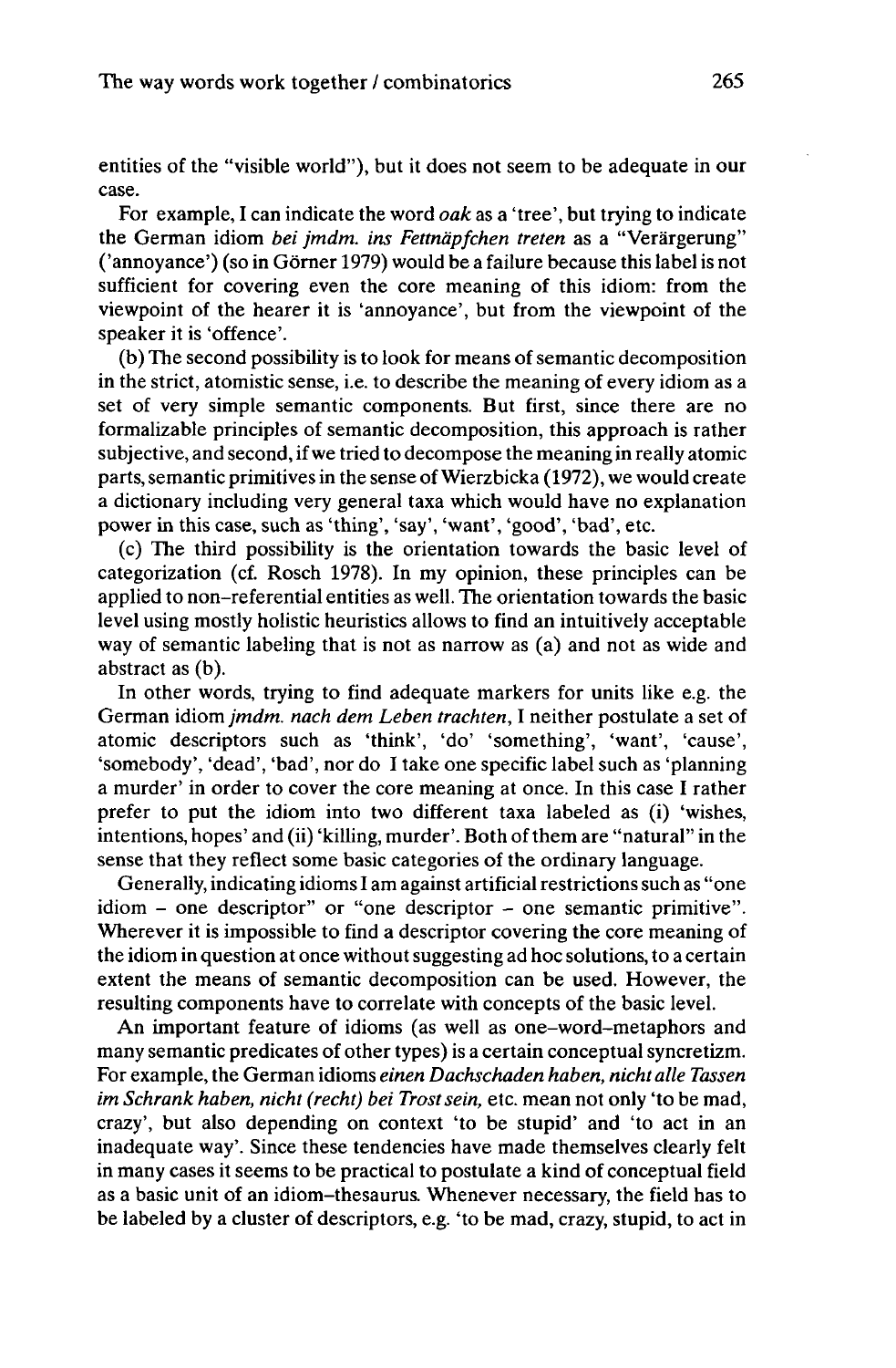an inadequate way' the sum ofwhich constitutes the corresponding syncretic concept (Dobrovol'skij 1992b:190-194).

As far as idioms are concerned, it seems appropriate to put together not only synonyms proper<sup>1</sup>, but all idioms belonging to the same conceptual domain without taking into account even their word class identity, so e.g. within the domain 'obstacles, difficulties' such idioms as *der Stein des Anstoßes* (noun), *jmdm. im Weg(e) stehen/sein* (verb), and *mit Ach und* Krach (adverb) can be considered together.<sup>2</sup> The reason for this decision is the semantic vagueness of many idioms, their ability to change the formal parameters depending on the context, and the resulting ineffectiveness of postulating artificially precise distinctions.

A taxon including idioms of the same conceptual field labeled by the relevant (cluster of) descriptor(s) is the basic unit of the thesaural representation of idioms and therefore the main entry-form of the corresponding dictionary. Cf. two German example-taxa: 'success' and 'help' with their conceptual variations.

*Erfolg, Realisation des geplanten Vorhabens, Erreichen des Ziels mit Geschick und Können (ohne jegliche Verluste)*

*es zu etw. bringen (im Leben); das Rennen machen; ins Schwarze treffen; auf der Höhe sein; die Kurve kriegen; zum Zuge kommen; etw. auf die Reihe kriegen/bringen; etw. mit dem kleinen Finger machen; etw. mit der linken Hand machen; etw. mit links machen/erledigen; über die Runden kommen; den Nagel auf den Kopftreffen; den Laden schmeißen; zwei Fliegen mit einer Klappe schlagen; etw. in den Griff bekommen/kriegen; etw. im Griffhaben; etw. aufdie Beine stellen/bringen; etw. über die Bühne bringen; etw. unter Dach und Fach bringen; etw. unter einen Hut bringen; etw. aufeinen (gemeinsamen) Nenner bringen; etw. aufden Punkt bringen; etw. in die Finger kriegen; etw. in die Hand/in die Hände bekommen; etw. (ein Hindernis, einen unangenehmen Zustand u.a.) aus der Weltschaffen; mitjmdm./etw. ins reine kommen; sich (D) keine Blöße geben; eine gute Figur (bei etw.) machen; Fuß fassen.*

*Hilfe, Eintreten für den anderen, Beschützung des anderen, Gewährung freier Aktionsmöglichkeiten, Sympathiebekundung, Zusammenarbeit*

*jmdm. zur Hand gehen; jmdm. unter die Arme greifen; jmdm. aus der Patsche helfen; für jmdn. Partei ergreifen; aufjmds. Seite stehen/sein; jmdm. zur Seite stehen; fürjmdn. durchs Feuer gehen; fürjmdn./etw. die Hand ins Feuer legen; jmdn. unter seine Fittiche nehmen; jmdmJeiner Sache nichts in den Weg legen;jmdm. freie Hand lassen; ein offenes Ohrfür jmdn./etw. haben; jmdn. auf dem laufenden halten; jmdm. die Daumen drücken/halten; Hand in Hand arbeiten; an einem/am gleichen/am selben Strang ziehen; jmds. rechte Hand; mit Rat und Tat.*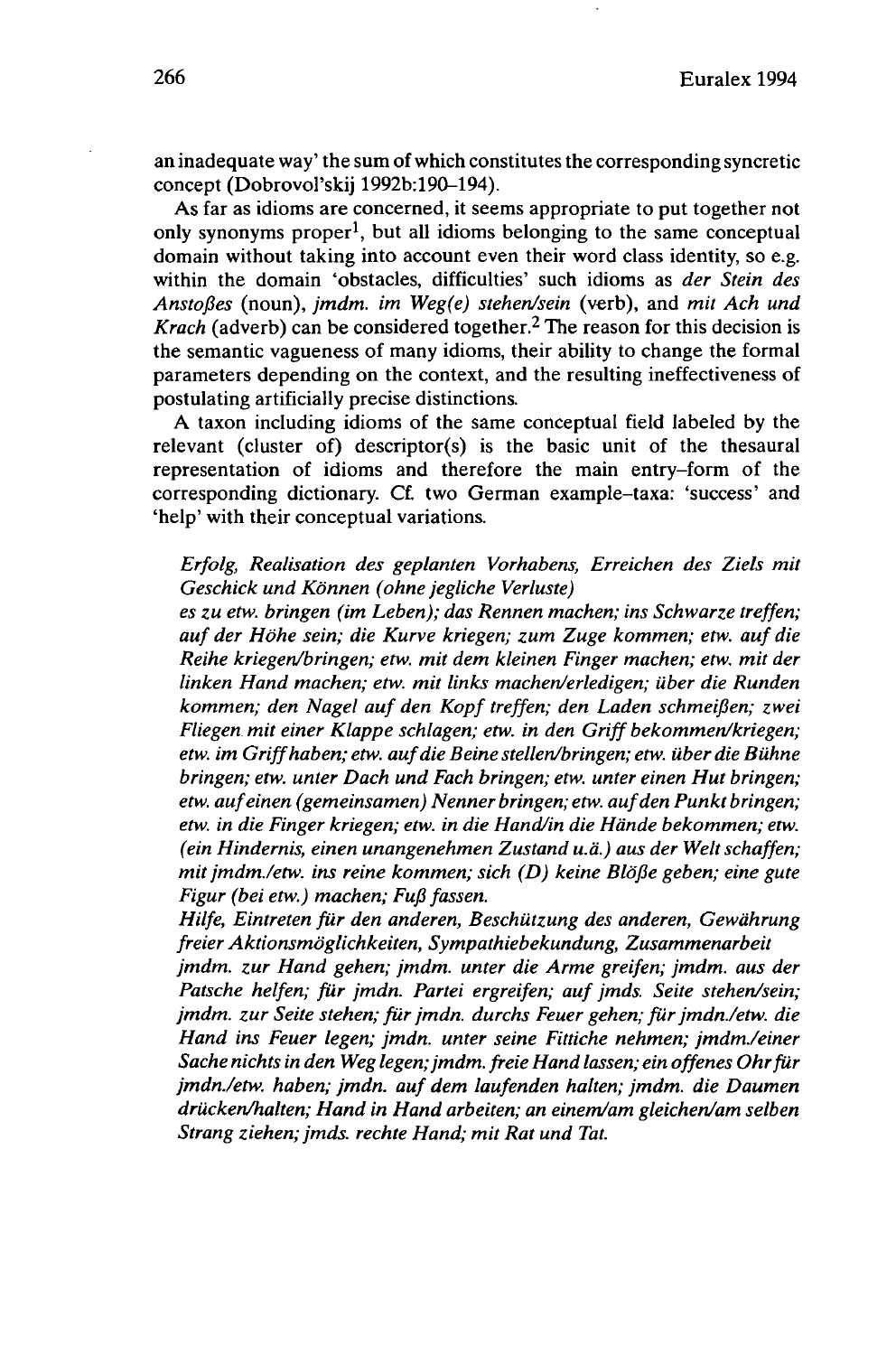# **4. Trees** vs. **networks: semantic networks as a structural basis of idiomthesauri**

The next problem we face is creating a coherent system of concepts in the thesaurus. The real associative links between the idioms reveal such a great diversity that it is practically impossible to explicate all of them in a dictionary. The conventional thesauri are normally based upon hierarchical taxonomies with a tree structure.

Following this principle we can bring forward a certain systematization of the relationship among the taxa of an idiom-thesaurus. Such conceptual fields as, for example, 'blame' *(come down on sb. like <sup>a</sup> ton ofbricks; give/read sb. a lesson; tearsb. to bits; have sb. on the carpet),* 'deceive' *(blow dustin sb. 's eyes; pull the wool over sb. 's eyes; drag a red herring across sb. 's path; tell sb. a story; turn gees into swans)* can be grouped under a concept of a higherrank, i.e. the concept 'have an active non-physical verbal negative influence upon sb.', and so on, until they come under a very abstract notion such as 'act' (cf. Dobrovol'skij 1992a:285-288).

From the cognitive viewpoint this model is rather artificial because it ignores the psychologically real "horizontal" links such as e.g. action-result or beginning-continuation-finishing relations, and concentrates exclusively on "vertical" relations between superordinate and subordinate concepts. A possible alternative is a semantic network.

A dictionary designed according to the network-principle is better suited for exposing the underlying model of the world coded by the idioms. For realization of this project it is not only necessary to implement knowledge-based structures, but first of all to find out the most acceptable mapping from the psychological point of view. It is important to stress that the lexicon as a whole does not have a hierarchical structure.

"A *rose* is, semantically, a subkind of*flower,* an *oak* a subkind of *tree* [...]; but*inform* is not a subkind of*tell, direct*is not a subkind of*order, andplead* is not a subkind of *ask (for)"* (Wierzbicka 1987:29).

Many lexical units- among them most idioms- are classified in our minds not only according to the relevant umbrella terms, but also on the basis of the knowledge about their potential co-occurrence in typical situations and corresponding texts, i.e. on the basis of a relevant cognitive structure, e.g. a prototypical scenario.

In general, it can be claimed that our lexical knowledge is organized as a kind of dynamic network which is governed by both the language system and situational interaction reflected in the discourse structure. The mapping of the mental lexicon depends therefore not only on semantic relations such as synonymy, antonymy, hyponymy, etc., but also on our knowledge of how to produce certain texts in relevant situations, and how certain lexical items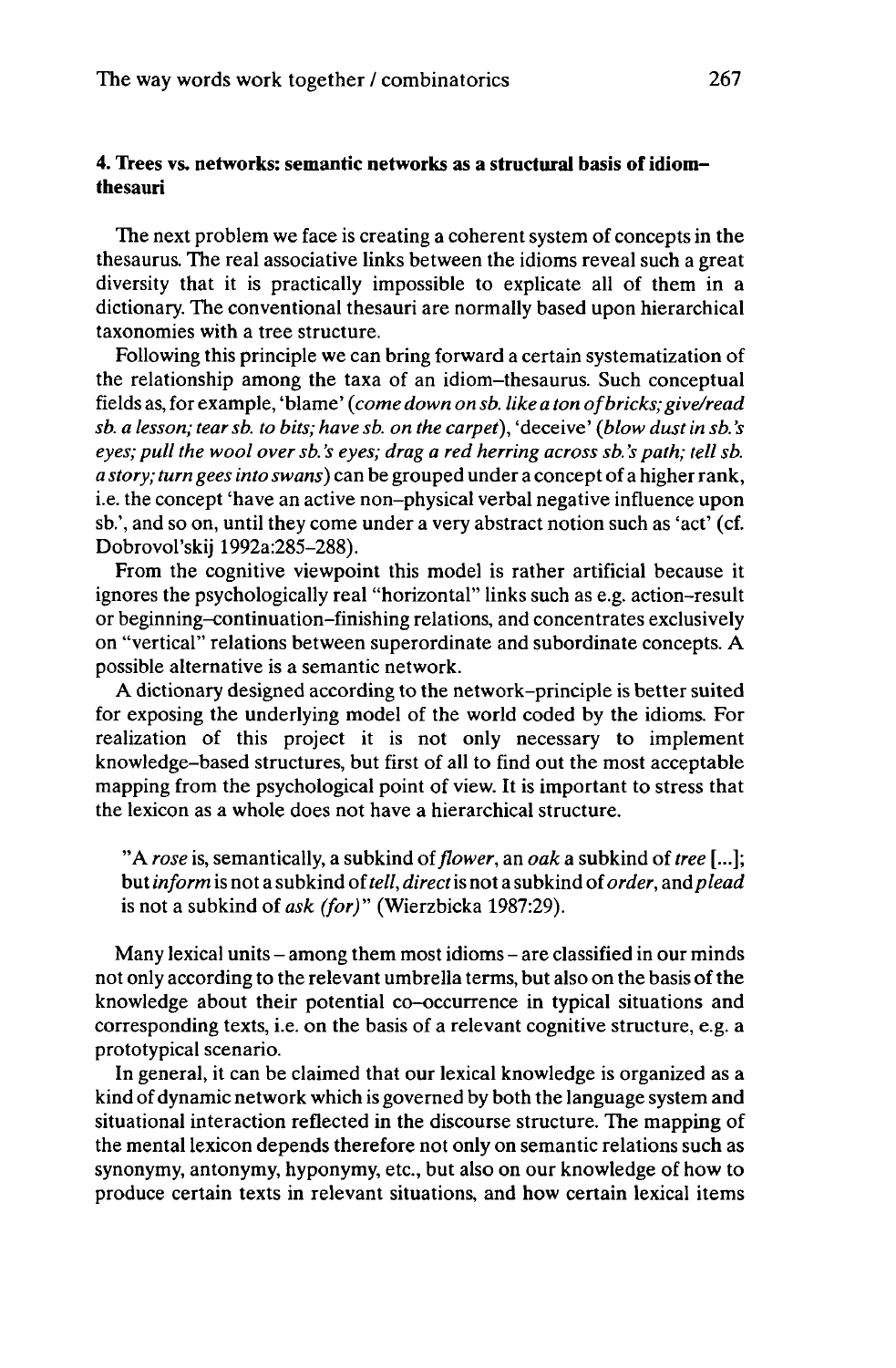have to be embedded in relevant frames. How framelike cognitive structures work by compiling idiom-thesauri can be shown with the help of an example.

Taking e.g. the prototypical scenario ACHIEVING GOALS as a starting point we can connect some thesaurus-taxa with each other in a natural way based on the knowledge of everyday situations. Cf. the following taxa of my thesaurus of German idioms (Dobrovol'skij in press):

- (i) wishes, intentions, hopes: *die Weichen stellen; etw. ins Augefassen; etw. im Schilde führen; drauf und dran sein, etw. zu tun,* etc.
- (ii) difficult tasks: *eine harte Nuß; ein schwerer Brocken; ein heißes Eisen; ein Buch mit sieben Siegeln,* etc.
- (iii) easy tasks: *eine der leichtesten Übungen; mit Händen zu greifen sein,* etc.
- (iv) good, favorable conditions; luck: *gute Karten haben; Schwein haben; (gut) in Form sein, gut draufsein; auf der Höhe sein; (wieder) aufdem Damm sein,* etc.
- (v) bad, unfavorable conditions; bad luck: *schlechte Karten haben; Pech haben; schwache Stellen haben; nicht in Form sein; nicht auf der Höhe sein; nicht auf dem Damm sein,* etc.
- (vi) starting activities: *der erste Schritt; die Ärmel hochkrempeln; etw. in die Wege leiten; einer Sache zu Leibe rücken,* etc.
- (vii) obstacles, difficulties: *der Stein des Anstoßes; ein toter Punkt;jmdm. im Weg(e) stehen/sein,* etc.
- (viii) overcoming obstacles: *etw. (ein Hindernis, einen unangenehmen Zustand u.ä.)aus der Weltschaffen; über den Bergsein; über die Runden kommen,* etc.
- (ix) giving up, resignation: *die Flinte ins Korn werfen; etw. an den Nagel hängen; Abstand von etw. nehmen; den Kopfhängen lassen,* etc.

These are only a few idiom-groups being relevant for ACHIEVING GOALS, but they are sufficient to illustrate the discussed idea. Between these taxa resp. the idioms belonging to them a sort of socket-plug connection can be postulated which is based on a corresponding prototypical scenario, i.e. on our knowledge that certain wishes, intentions and hopes (i) demand an evaluation of concrete tasks that can be difficult (ii) or easy (iii), and concrete conditions that can be good (iv) or bad (v). If the results of this evaluation are positive, certain activities can be started (vi). While being involved in these activities one can face certain obstacles (vii) which one either overcomes (viii) or does not and finally gives up (ix), and so on.

On the basis of this prototypical scenario a correlating fragment of the network of German idioms can be singled out and exemplified in the following way: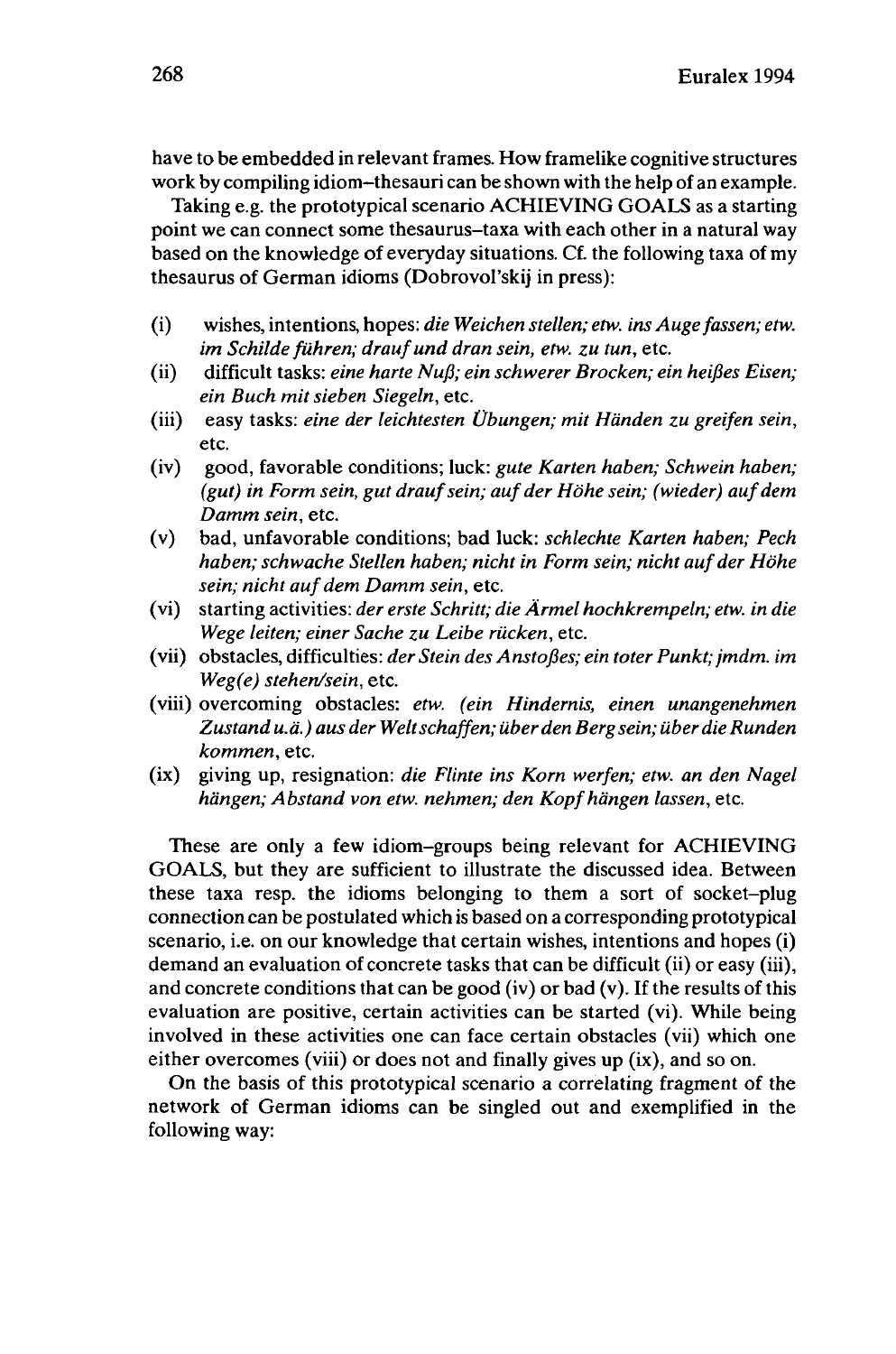Wenn ich für etwas *Weichen stelle* (i), muß ich mir überlegen, ob diese Aufgabe *eine harte Nuß, ein schwererBrocken* (ii) oder *eine derleichtesten Übungen* ist, also eine Sache, die ich *mitlinks* erledigen kann (iii). Ich muß mir auch überlegen, ob ich *gute* (iv) oder*schlechte Karten habe* (v), ob ich *gut drauf* (iv) oder *nicht in Form bin* (v). Wenn ich sehe, daß meine Chancen gutsind, *kremple ich die Ärmel hoch* (vi) und mache mich an die Arbeit. Wenn meine Chancen schlecht sind, wenn ich mit Hindernissen konfrontiert bin *(der Stein des Anstoßes -* vii), nehme ich das Ziel gar nichtin Angriffoder *werfe die Flinte insKorn* (ix). Wenn ich aber trotz der für mich ungünstigen Situation *die Ohren steifhalte* (viii), *mache* ich doch *den ersten Schritt* (vi).

### **5. Conclusion**

The discussed approach can be used as a model of idiom-representation for compiling dictionaries of different types for needs of foreign language acquisition and translation. The principle "from concept to sign" allows to put into every taxon idioms of different languages, so that multilingual thesauri are possible as well (Dobrovol'skij 1992a). The best practical application of this model is, in my opinion, a kind of computer-assisted dictionary that would allow to search for:

(a) idioms expressing the given concept,

(b) conceptual vicinity of the given concept and the corresponding idioms,

(c) prototypical scenarios describing situations in which these idioms normally appear,

(d) illustration of contextual interaction of idioms based on their "horizontal", non-hierarchical links in the mental lexicon.

#### **Notes**

- <sup>1</sup> Cf. in this connection dictionaries of phraseological synonyms, e.g. (Zhukov et al. (1987); Schemann 1989).
- 2 For another version of semantic mapping of the lexicon with regard to idioms cf. (Schindler 1993).

#### **References**

- Dobrovol'skij, D. 1992a. "Phraseological universals: theoretical and applied aspects" in M. Kefer and J. van der Auwera (eds.), Meaning and grammar. Cross-linguistic perspectives. Berlin/New York: Mouton de Gruyter.
- Dobrovol'skij, D. 1992b. "Phraseologie und sprachliches Weltbild. Vorarbeiten zum Thesaurus der deutschen Idiomatik" in C. Földes (ed.), Deutsche Phraseologie in Sprachsystem und Sprachverwendung. Wien: Praesens.
- Dobrovol'skij, D. in press. Kognitive Aspekte der Idiom-Semantik. Studien zum Thesaurus deutscher Idiome. Tübingen: Narr.

Dornseiff, F. 1970. Der deutsche Wortschatz nach Sachgruppen. 7. Aufl. Berlin: de Gruyter.